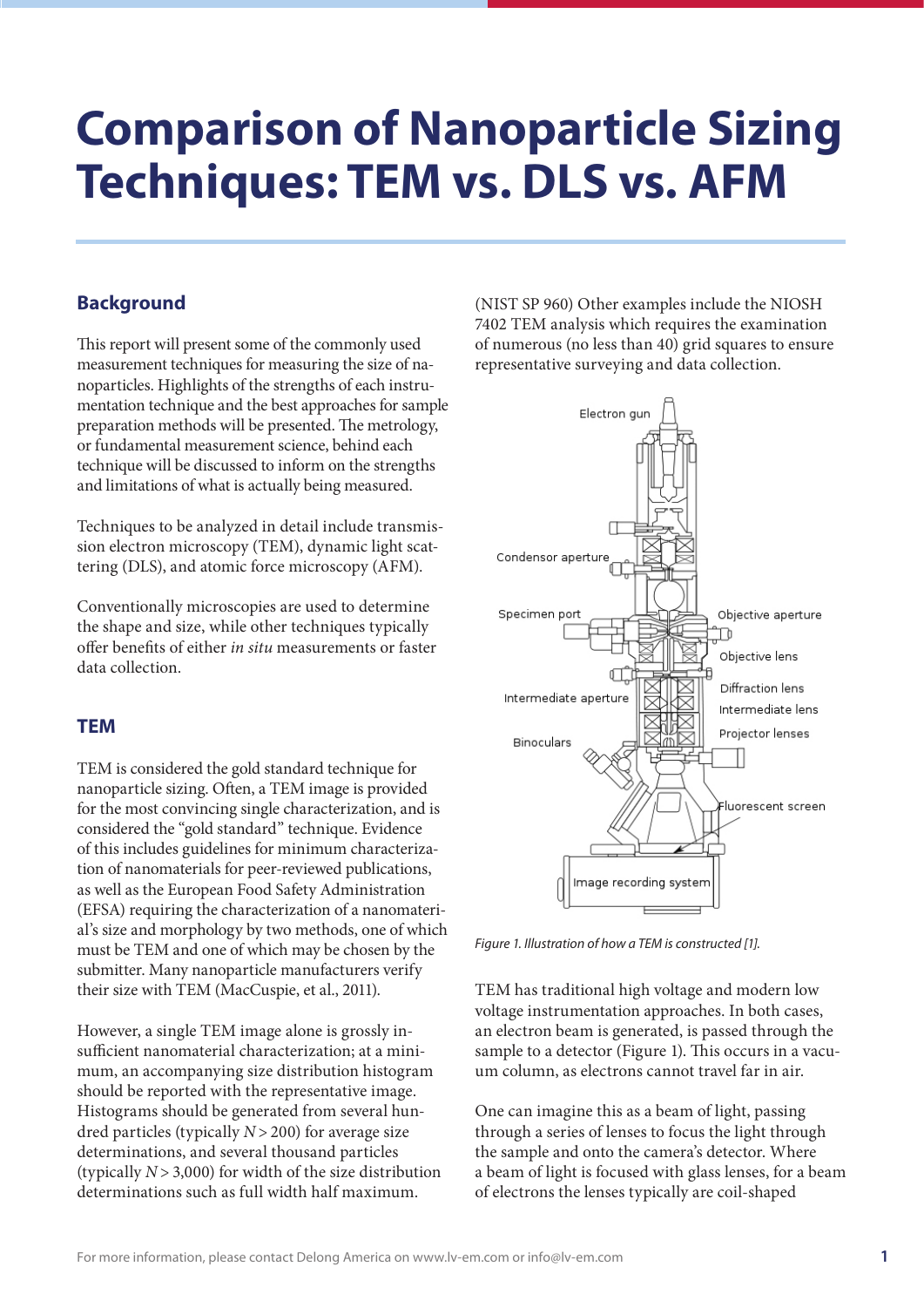electromagnetics. A series of lenses concentrate the beam of electrons into a small spot, focus the beam onto the plane of the sample, and magnifies the image before it arrives at the detector.

Images appear darker where more material is deposited, and lighter where there is no material. Materials containing atoms with higher atomic number (Z) elements will appear darker than the same thickness of material containing lower atomic number elements. For example, if three identically sized nanoparticles were imaged, a particle made entirely of gold  $(Z = 79)$ will be darker than a particle made entirely of iron  $(Z = 26)$  which will be darker than a particle made entirely of carbon  $(Z = 6)$ .

#### **LVEM**

LVEM is widely utilized in nanoparticle studies. The lower accelerating voltage provides a darker contrast with lower atomic number (Z) elements. This is a strong advantage for carbon-based polymer nanoparticles and provides sharper images even for  $SiO<sub>2</sub>$ and  $TiO<sub>2</sub>$  nanoparticles. While this contrast difference becomes less noticeable for metals nanoparticles, when thick organic surface coatings are applied to the metal nanoparticle core, it allows for easier imaging of these more complex nanostructures.

Direct comparisons of TEM and LVEM for nanoparticle sizing have revealed the incredibly strong consistency across techniques, with agreement of 2.5 % to 15 % reported in the literature (Dazon, 2019).

There are several well-established operational and business advantages to LVEM compared to traditional TEM instruments.

- **Lower initial cost**
- $\blacksquare$  Lower operating cost
- **Easier operation**
- $\blacksquare$  Easier maintenance
- Smaller laboratory footprint
- $\blacksquare$  No specialized site prep required

The significantly lower initial cost of a new LVEM instrument compared to even a used TEM is a tremendous advantage, allowing routine access to electron microscopy images when otherwise unobtainable and freeing up larger budgets for other critical tasks. Additionally, placement of an LVEM is possible in many laboratories, making for much more efficient collection

of routine characterization data. Much as low-cost instruments are ubiquitous in synthesis labs for initial screening characterization, LVEM enables electron microscopy to now become a rapid, affordable and easy screening tool for nanoparticle size characterization, eliminating the need for costly core user facilities.



*The LVEM 5 fits on a 2 ft wide benchtop, and the LVEM 25 footprint is about 2 ft by 3 ft, compared to 7 ft by 8 ft for conventional TEM.*

#### **DLS**

DLS measures the hydrodynamic diameter of an equivalent sphere of the nanoparticles. Included are the metal core, organic surface coatings, and any solvent molecules tightly associated with the surface coating.



*Figure 2. Basic structure of a DLS measurement and example of how particle size influences data observed. [2]*

The principle of the measurement arises from the natural Brownian motion of all particles above absolute zero temperature. At the same temperature, larger particles will move slower than smaller particles. When a laser illuminates a suspension of particles, a speckle pattern is created on the detector. By comparing the how the intensity of light at each point in this speckle pattern changes over

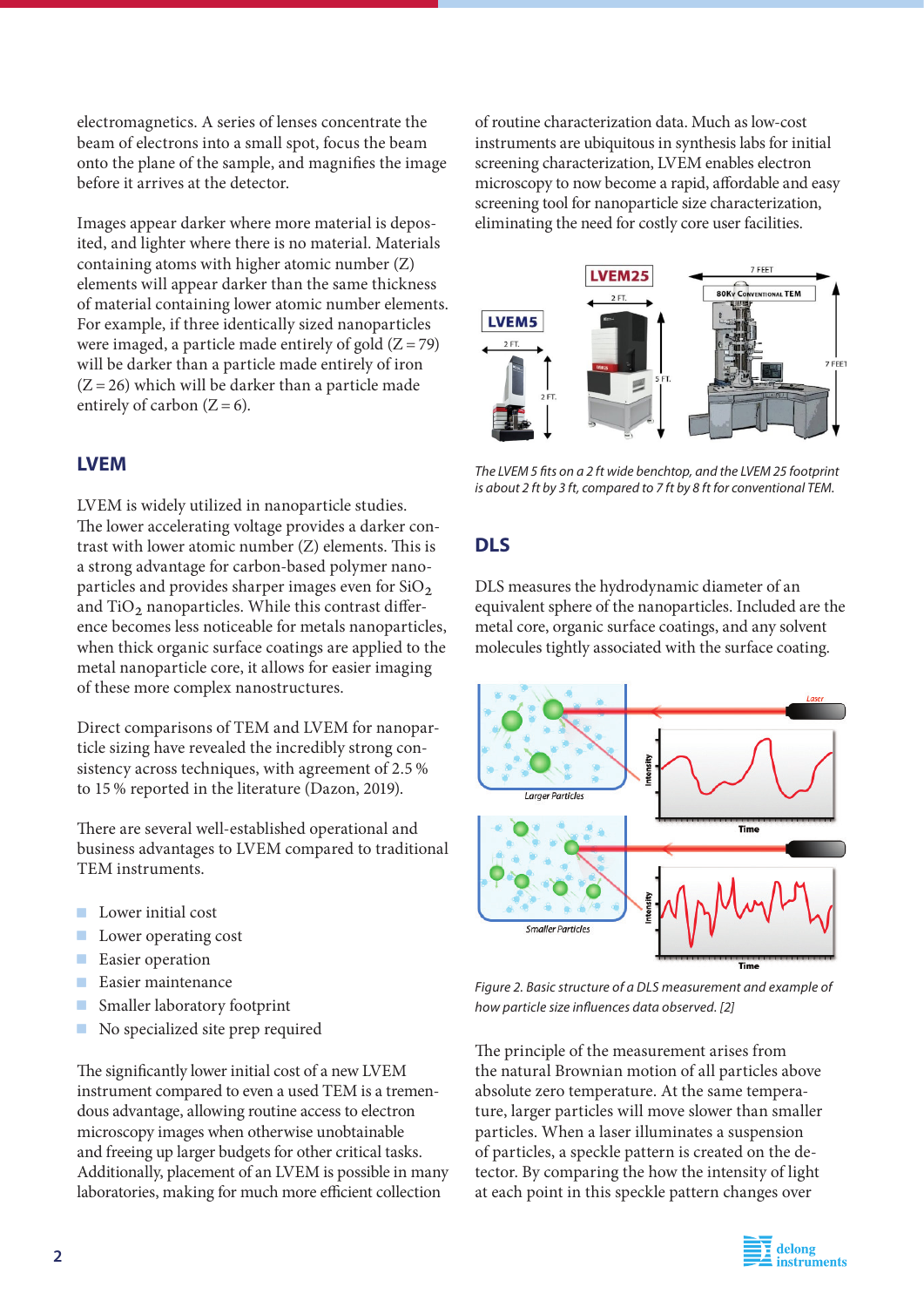time, the instrument's software is able to generate an autocorrelation function (Figure 2) allowing the subsequent fitting of what size distribution of particles would result in the autocorrelation function observed.

DLS observations rely upon Rayleigh scattering. The intensity of the light hitting the photodetector is proportional to the radius of the particle raised to the sixth power.

#### **AFM**

AFM uses a sharp tip to probe or interact with the sample surface and generate a topographical map. The resulting topography data can be used to precisely measure the height of nanostructures deposited onto an atomically smooth surface. AFM instruments are typically operated in either a contact mode with a constant physical deflection of the probe, an intermittent contact mode often imagined as tapping on a surface, or a non-contact mode driven by probe-surface forces.



*Figure 3. Illustration of the "tip broadening effect" in AFM creating artifacts of wider particle dimensions than truly exist. [3]*

One of AFM's great strengths is the ability to gather extremely precise z-axis or height data, often with sub nanometer height resolutions. Yet as a probe-based technique, the lateral resolution in the x–y plane is limited by how close to atomically sharp the AFM probe's tip is during the image. The so-called "tip broadening effect" arises from the relationship of the larger the radius of curvature at the end of the tip interacting with the sample, the more "broadening" in the x–y plane will occur resulting in topography image artifacts, as illustrated in Figure 3.

#### **Comparison of TEM, DLS and AFM**

Table 1 summarizes the capacity of TEM, DLS and AFM to measure the shape and size of nanoparticles, and which size measurands the technique utilizes (e.g. Z-height for AFM).

Because each of these techniques relies on slightly different measurands and measurement methods, it leads to strengths of what each technique will "see" more easily. Therefore, Table 2 compares these techniques.

*Table 1. Comparison of TEM, DLS and AFM Shape and Size Measurement*

| <b>TECHNIOUE</b>                                 | <b>SHAPE?</b> | SIZE?                                     |  |
|--------------------------------------------------|---------------|-------------------------------------------|--|
| <b>Transmission Electron</b><br>Microscopy (TEM) | Yes           | $X$ & Y<br>(plane of view<br>dimensions)  |  |
| Dynamic Light Scattering<br>(DLS)                | $No*$         | Z-average (equivalent<br>sphere diameter) |  |
| Atomic Force Microscopy<br>(AFM)                 | Yes*          | (height dimension)                        |  |

Microscopies like TEM and AFM rely on number-based particle measurements, leading to a strength of measuring heterogenous size distributions well, and measuring very small nanoparticle sizes well. DLS provides strong sensitivity to an extremely small number of aggregates, due to the volume-squared or intensity-based measurement.

|  |  |  |  | Table 2. Comparison of TEM, DLS and AFM Measurement Strengths |  |
|--|--|--|--|---------------------------------------------------------------|--|
|--|--|--|--|---------------------------------------------------------------|--|

|                             | <b>TEM</b>                       | <b>DLS</b>                                         | <b>AFM</b>                                  |
|-----------------------------|----------------------------------|----------------------------------------------------|---------------------------------------------|
| Measure-<br>ment basis      | Number<br>R                      | Volume <sup>2</sup><br>R <sup>6</sup>              | Number<br>R                                 |
| <b>Measures</b><br>size of: | Metal core<br>only               | Metal core<br>+ hydrated<br>$coating +$<br>solvent | Metal<br>$core +$<br>dehydrated<br>coating  |
| Strength<br>"sees"          | Small NPs                        | <b>Infrequent</b><br>Large NPs                     | <b>Very Small</b><br><b>NPs</b>             |
| Weakness<br>"misses"        | Very<br>Infrequent<br>structures | Small NPs in<br>mixtures                           | $X-Y$ size $\&$<br>Infrequent<br>structures |

Historically, multiple measurement techniques were needed to see multiple aspects of a sample, such as the metal nanoparticle core and its organic shell. Electron microscopy imaging of the shell around the nanoparticle core provides important context when comparing traditional TEM results with other techniques. For example, Dynamic Light Scattering results include the metal core, the surface coating molecules, and a sphere of hydration around the nanoparticles,